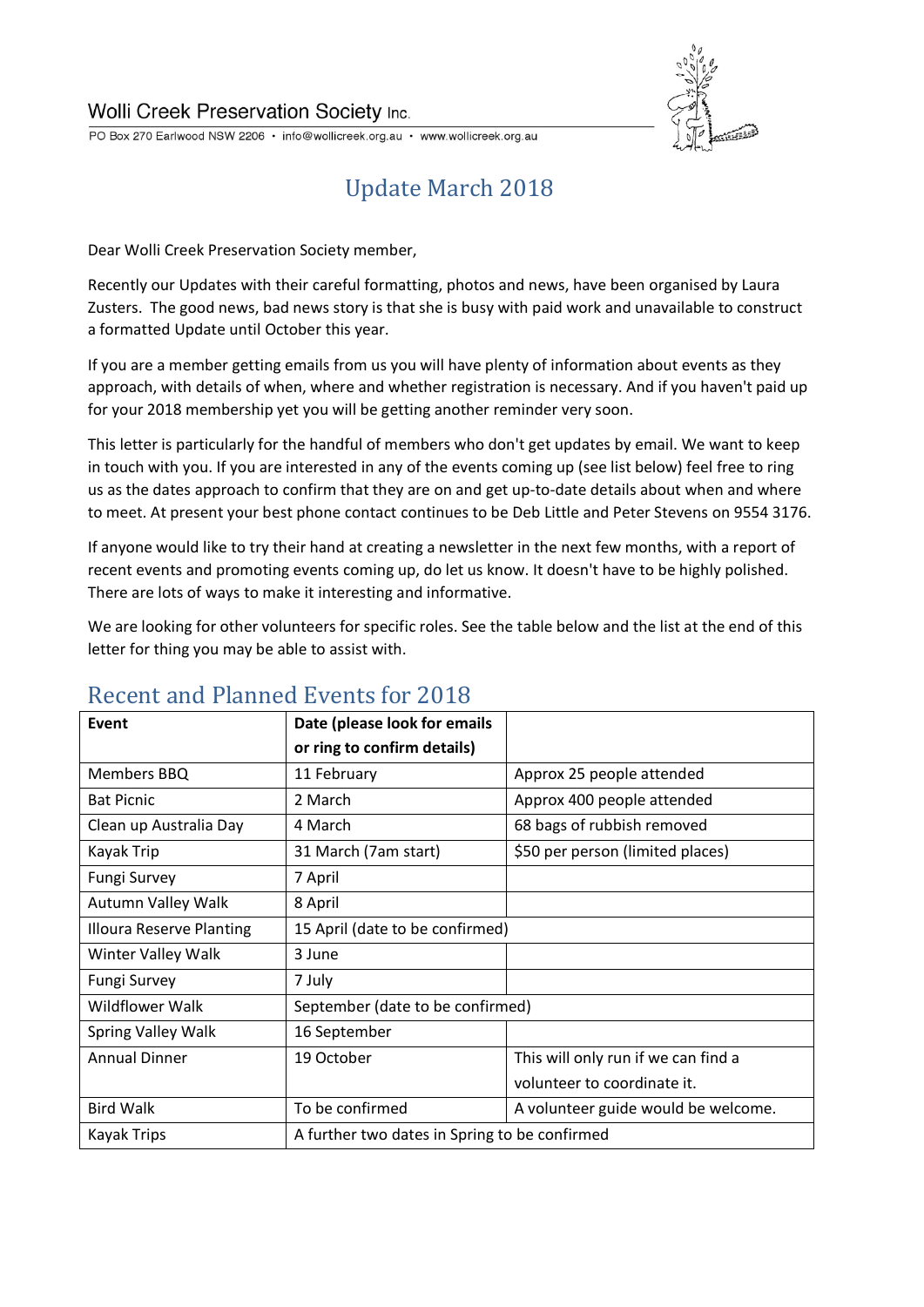#### News

Our most recent Annual General Meeting was held on Monday 27 November. Gina Svolos is our new President. Deb Little is supporting her as Vice-President. Already sent to members with email, but included here for others is Deb's President's Report that she presented at the AGM, providing an overview of the activities of WCPS over the previous 12 months.

The current committee is:

Laura Zusters Karen Paroissien

Gina Svolos (President) Deb Little (Vice President) Tim Pullen (Secretary) Abi Curtis (Treasurer) Deryn Griffiths James Sen Gupta

We would like to thank our outgoing committee members - Peter Stevens, Joanna Robinski and Annette O'Brien. In particular Peter Stevens who has been a central person to WCPS and known to most members. He has worked tirelessly to protect the Wolli Creek Valley. His knowledge of the Wolli Creek Valley is extensive and his ability to work strategically with government and politicians has been a great asset to the WCPS. As well as being the treasurer, Peter has taken on many other positions over his many years of involvement, including bush care coordinator and membership officer to name a few. We thank Peter for his dedication, commitment and determination to protect and enhance the Wolli Creek Valley. We look forward to his continuing membership of the WCPS and to have him help to guide us newer members.

#### Action Meeting

We are trying a few new things this year. One of which is to replace our routine committee meetings by action meetings every second month. The first such meeting is on **Monday 26 March at 7.30pm** at the CDF offices, 11-13 Hartill-Law Ave Bardwell Park. Action meetings will focus on topics that are important to ensure we continue to protect the Wolli Creek Valley. We want to develop strategies and actions and we need your help.

Topics for the first meeting are:

- 1. Lobbying local state MPs to ensure funding and resources are available to support the regional park
- 2. Review our memorandum of understanding with NPWS
- 3. Conservation activities for local residents such as Green Web, birds in backyards, planting native plants.

Please let us know if you are able to attend a meeting and share your ideas for action.

#### Thanks to Event Organisers

In addition to all volunteers and participants, thanks to the following key organisers of recent events: Abi Curtis (Members BBQ) Deb Little (Bat Picnic) Ute Foster (Clean Up Australia Day)